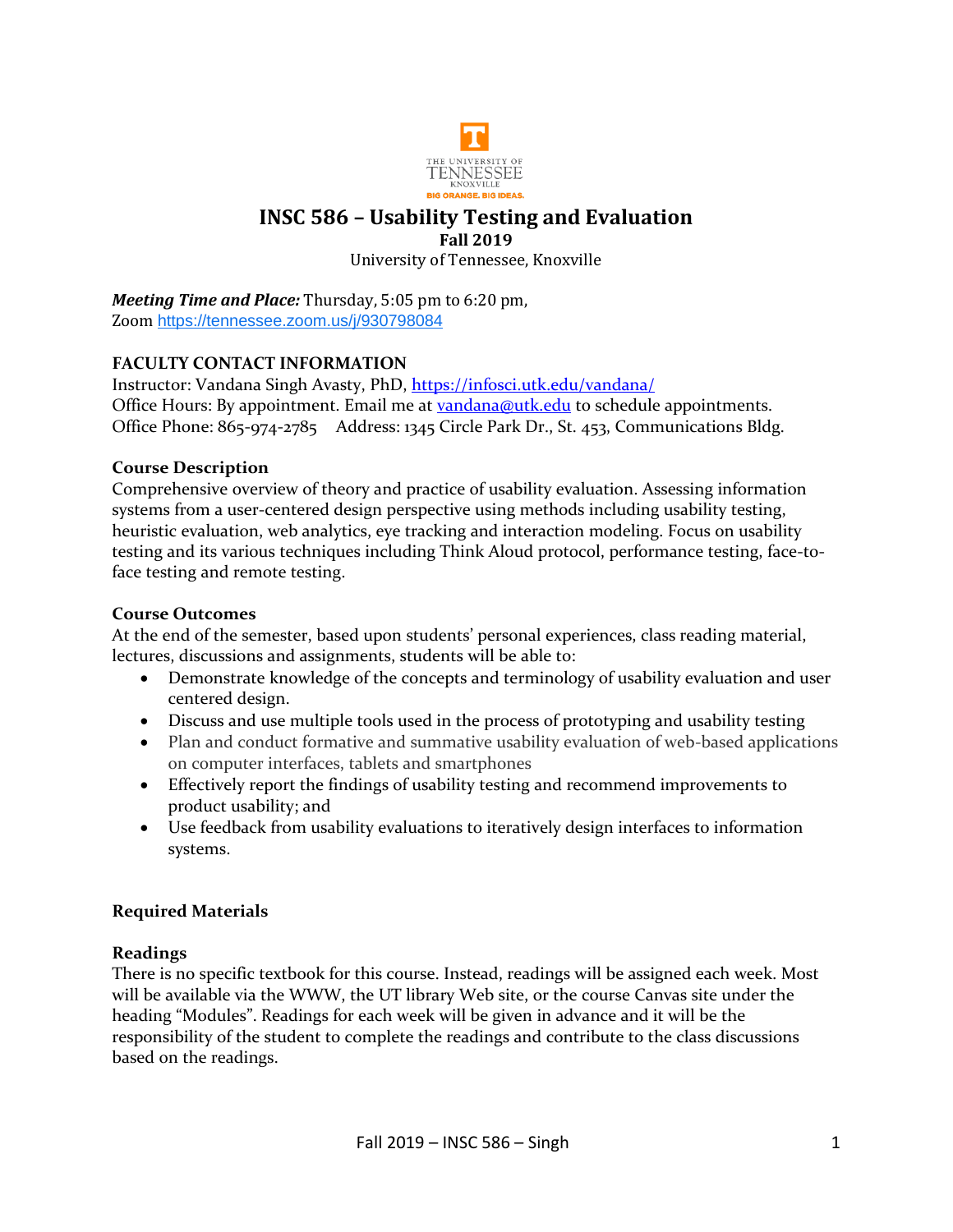### **Computing Requirements**

Canvas - The syllabus and other course-related information is available on Canvas at [https://utk.instructure.com/.](https://utk.instructure.com/) This system provides support for asynchronous communications for the course. You will need your NetID and password to access the materials. System and browser recommendations can be found at [https://oit.utk.edu/teachingtools/online/.](https://oit.utk.edu/teachingtools/online/) This page also provides links to other information about the system.

| <b>Date</b>      | <b>Lecture Topic</b>                     | <b>Activity Topic</b>       | Assignment                 |  |
|------------------|------------------------------------------|-----------------------------|----------------------------|--|
| Aug 22           | <b>Course Overview</b>                   | Introductions               |                            |  |
| <b>Aug 29</b>    | User Experience and Usability            | <b>Bad Design Examples</b>  |                            |  |
| Sep <sub>5</sub> | <b>User Centered Design</b>              | <b>UCD Process</b>          |                            |  |
| Sept 12          | Understanding the User                   | Card Sorting                | User Research Plan         |  |
| Sept 19          | Personas and Scenarios / User Stories    | Persona Exercise            |                            |  |
| Sep 26           | Sketching and Prototyping                | Prototyping Exercise        |                            |  |
| Oct <sub>3</sub> | Usability Methods - Which, When, why?    | <b>Usability Test</b>       |                            |  |
| Oct 10           | Methods - Walkthroughs - Heuristic,      | <b>Heuristic Evaluation</b> | Persona Scenario           |  |
|                  | Cognitive, ethnographic field studies    |                             |                            |  |
| Oct 17           | <b>Fall Break No Class</b>               |                             |                            |  |
| Oct $24$         | Methods - A/B Testing, Multivariate      | <b>Usability Test Task</b>  |                            |  |
|                  | Testing                                  |                             |                            |  |
| Oct $31$         | Tools - Morae, eye-tracking plug-ins     | Case Study 1                |                            |  |
| Nov <sub>7</sub> | Planning and Conducting a Usability      | Morae Exercise              | <b>Usability Test Plan</b> |  |
|                  | <b>Test</b>                              |                             |                            |  |
| <b>Nov 14</b>    | <b>User Testing Analytics, Reporting</b> | Case Study 2                |                            |  |
|                  | <b>Results</b>                           |                             |                            |  |
| <b>Nov 21</b>    | Career in Usability                      | Reflection                  |                            |  |
| <b>Nov 28</b>    | <b>Thanksgiving Holiday No Class</b>     |                             |                            |  |
| Dec <sub>3</sub> | <b>Usability Test Report Due</b>         |                             |                            |  |

#### **LECTURE SCHEDULE AND TOPICS**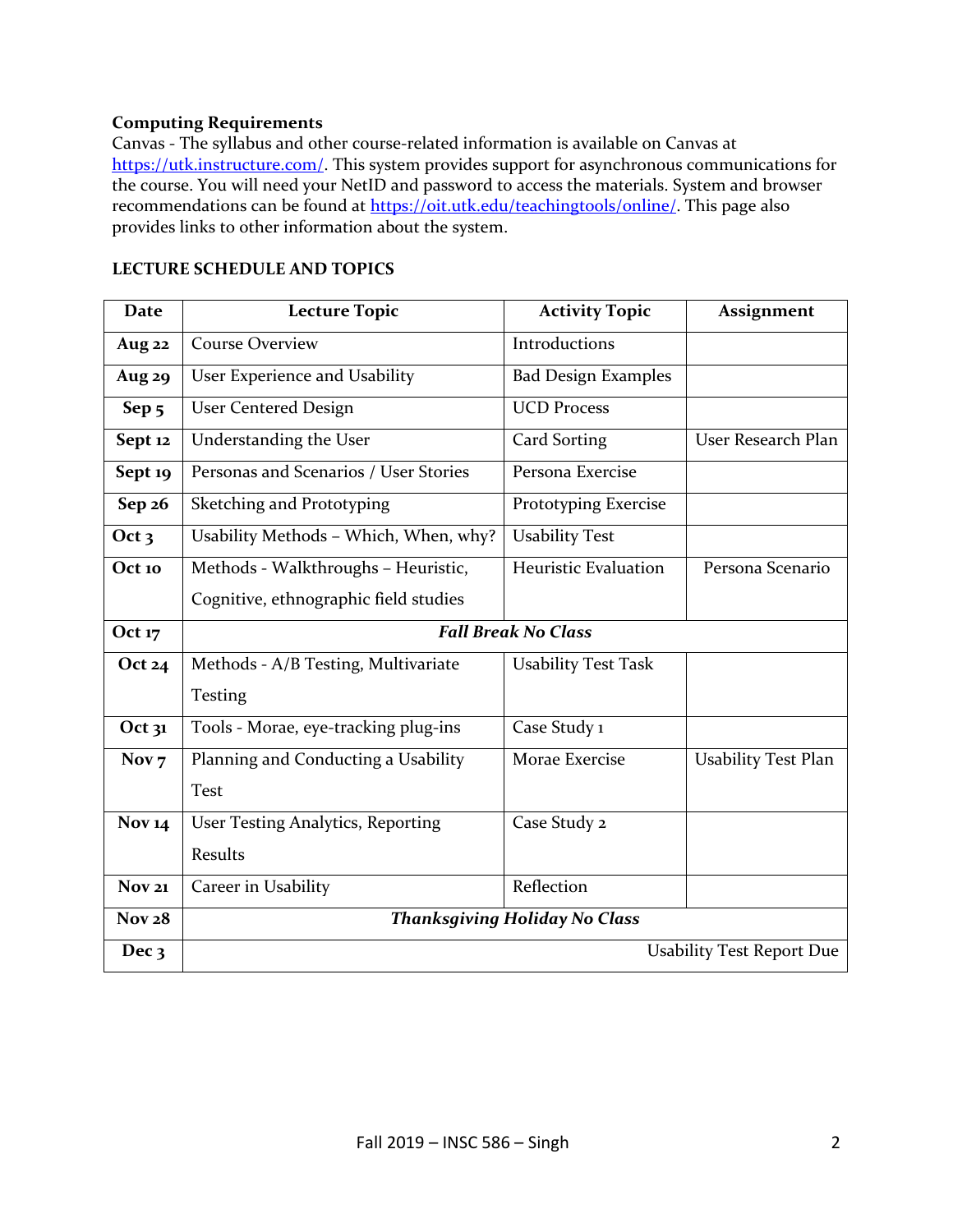### **Grades**

| <b>Assignment</b>          | <b>Total Points</b> | Due Date               | <b>Program Outcome</b> |
|----------------------------|---------------------|------------------------|------------------------|
| User Research Plan         | 20 points           | September 10           |                        |
| Persona and Scenario       | 20 points           | October 12             |                        |
| <b>User Testing Plan</b>   | 20 points           | November 7             |                        |
| <b>User Testing Report</b> | 22 points           | December 3             |                        |
| Participation              | 13 points           | <b>Entire Semester</b> |                        |
| Reflection                 | 5 points            | December 3             |                        |

Grades are based on individual assignments, after class activities and reflection.

Policy on late submission of assignments and projects: A minimum of 5% will be deducted from your grade for each 24 hour period your submission is late. The assignments will not be graded after one week of due date. Please contact me prior to any assignment or project due date (as far in advance as possible) in order to negotiate adjustments due to an emergency.

Your presence and participation is vital to the success of this class: attendance and class participation are expected and do affect the "participation and attendance" portion of your final grade. If an absence is unavoidable, please e-mail me before the absence, if at all possible. Class participation includes contributing during class discussions — sharing your thoughts and experiences about information technologies — and monitoring and posting to the asynchronous discussion boards. The quality of your contributions is more important than the quantity of contributions.

Read the assigned materials prior to the class for which they are assigned, and be prepared to refer to passages or issues of interest to you during our discussions. Ensure your class participation by responding on Canvas to the readings, and responding to others' postings. If you have questions about the class, please review the "Questions About Class / General Discussion" discussion board and post any new questions.

Please post your questions first to the class discussion boards located on the Canvas system at [https://utk.instructure.com/.](https://utk.instructure.com/)unless the question is of a confidential nature (e.g., grades). Sharing your questions is helpful because (1) other people may have the same or similar questions and  $(z)$ you may get a faster or better response from other people in the class. I will be reading the discussion boards almost daily.

When you send me an email please make sure you are using your UTK email and write INSC 586 in the subject line. If you use a non utk email id, there is a high chance that it will be filtered to my spam folder and hence be missed. If you do not receive a response from me within 48 hours, *please resend* the email.

### **Use of Mobile Apps – Class Policy**

Use of Mobile Apps for Canvas should be limited to checking the content posted on the class site including announcements, grades and discussion board posts. Use of Cellphone Mobile Apps for Zoom to attend classes is prohibited. **The instructor reserves the right to ask you to logout from the Zoom session if you are using a Mobile App to attend the class.**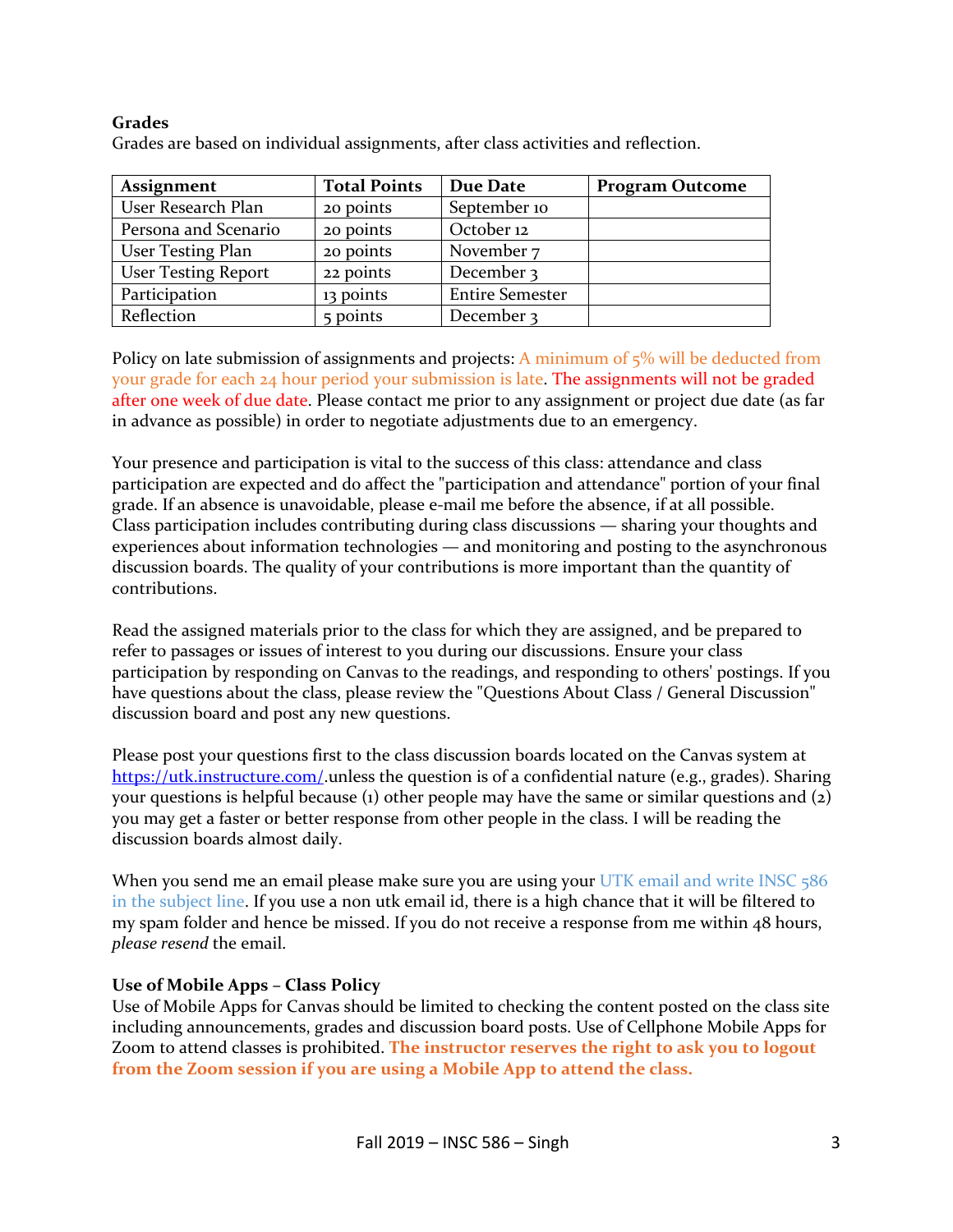Final grades will be assigned as follows:

| <b>Letter</b> | Score $(\%)$ | Semantics                                                                                                                                                                                                                                                                                                                                |
|---------------|--------------|------------------------------------------------------------------------------------------------------------------------------------------------------------------------------------------------------------------------------------------------------------------------------------------------------------------------------------------|
| A             | $91 - 100$   | Superior performance.                                                                                                                                                                                                                                                                                                                    |
| $B+$          | $85-90$      | Better than satisfactory performance.                                                                                                                                                                                                                                                                                                    |
| B             | $79 - 84$    | Satisfactory performance.                                                                                                                                                                                                                                                                                                                |
| $C+$          | $75 - 78$    | Less than satisfactory performance.                                                                                                                                                                                                                                                                                                      |
|               | $70 - 74$    | Performance well below the standard expected of graduate<br>students.                                                                                                                                                                                                                                                                    |
| D             | $60-69$      | Clearly unsatisfactory performance; cannot be used to<br>satisfy degree requirements.                                                                                                                                                                                                                                                    |
| F             | $0 - 59$     | Extremely unsatisfactory performance; cannot be used to<br>satisfy degree requirements.                                                                                                                                                                                                                                                  |
|               | N/A          | A temporary grade indicating that the student has<br>performed satisfactorily in the course, but, due to<br>unforeseen circumstances, has been unable to finish all<br>requirements. An "I" will not be give to enable a student to<br>do additional work to raise a deficient grade. All<br>incompletes must be removed within one year |

### **CCI Diversity Statement (College of Communication and Information Bylaws, Section II-C)**

The College of Communication and Information recognizes that a college diverse in its people, curricula, scholarship, research, and creative activities expands opportunities for intellectual inquiry and engagement, helps students develop critical thinking skills, and prepares students for social and civic responsibilities. All members of the College benefit from diversity and the quality of learning, research, scholarship and creative activities is enhanced by a climate of inclusion, understanding and appreciation of differences and the full range of human experience. As a result, the College is committed to diversity and equal opportunity and it recognizes that it must represent the diversity inherent in American society. The College is acutely aware that diversity and fairness are foundations that unite the College's faculty, staff, students, and the larger communication and information community (see http://www.cci.utk.edu/diversity-statement for CCI's full Diversity Statement).

### **Disability Statement:**

Any student who feels s/he may need an accommodation based on the impact of a disability should contact me privately to discuss your specific needs. Please contact the Office of Disability Services at 865-974-6087 in 2227 Dunford Hall to coordinate reasonable accommodations for students with documented disabilities. http://ods.utk.edu/faculty/students.php